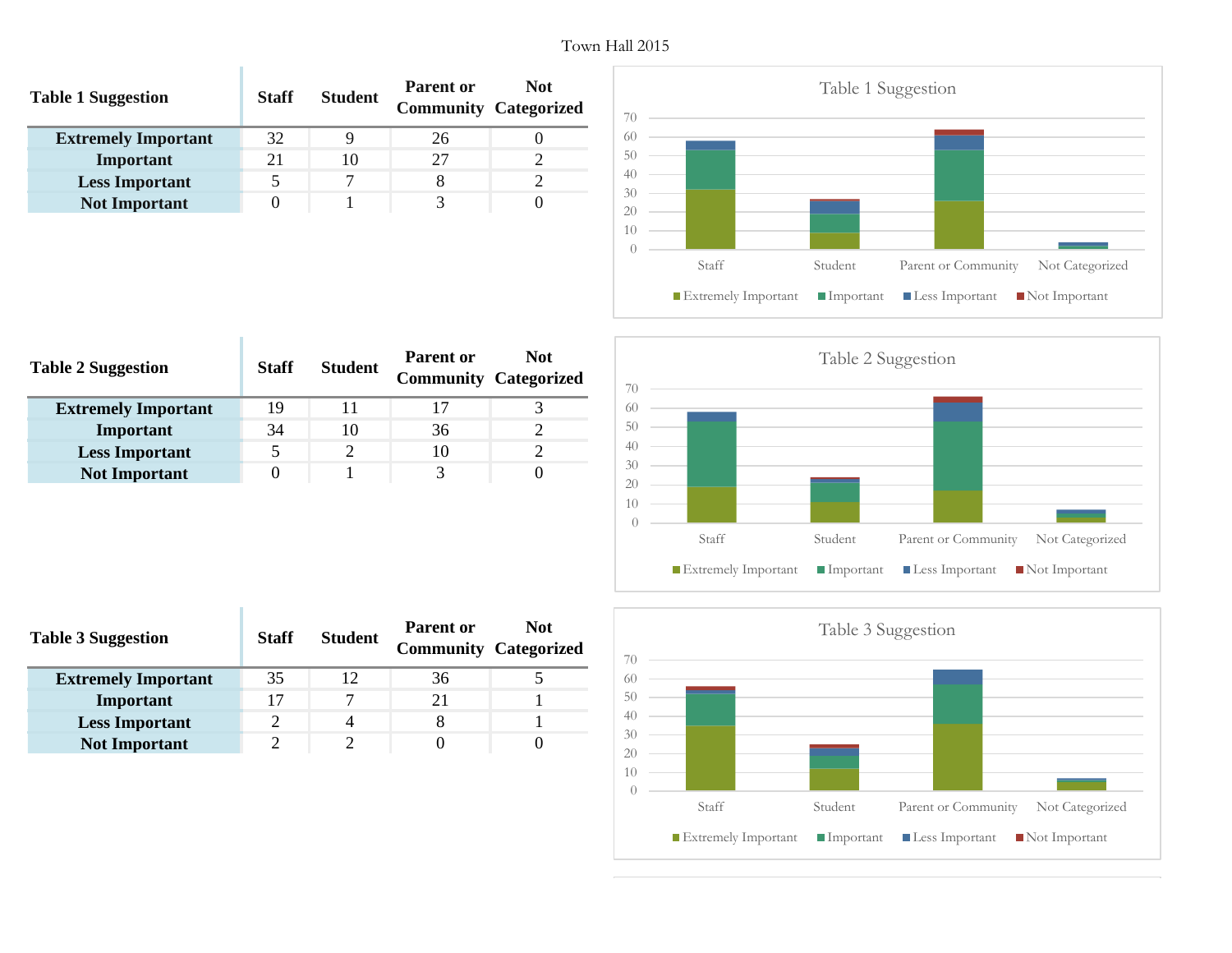| <b>Table 4 Suggestion</b>  | <b>Staff</b> | <b>Student</b> | <b>Parent or</b> | <b>Not</b><br><b>Community Categorized</b> |
|----------------------------|--------------|----------------|------------------|--------------------------------------------|
| <b>Extremely Important</b> | 19           |                | 22               |                                            |
| Important                  |              | 4              | 22               |                                            |
| <b>Less Important</b>      | 20           | Δ              |                  |                                            |
| <b>Not Important</b>       |              |                | 4                |                                            |



| <b>Table 5 Suggestion</b>  | <b>Staff</b> | <b>Student</b> | <b>Parent or</b> | Not.<br><b>Community Categorized</b> |
|----------------------------|--------------|----------------|------------------|--------------------------------------|
| <b>Extremely Important</b> | 34           |                |                  |                                      |
| Important                  | 18           | 13             | 22               |                                      |
| <b>Less Important</b>      | h            |                | 13               |                                      |
| <b>Not Important</b>       |              |                |                  |                                      |



| <b>Table 6 Suggestion</b>  | <b>Staff</b> | <b>Student</b> | <b>Parent or</b> | <b>Not</b><br><b>Community Categorized</b> |
|----------------------------|--------------|----------------|------------------|--------------------------------------------|
| <b>Extremely Important</b> |              | 15             | 28               |                                            |
| Important                  | 28           |                | 21               |                                            |
| <b>Less Important</b>      |              |                |                  |                                            |
| <b>Not Important</b>       |              |                |                  |                                            |

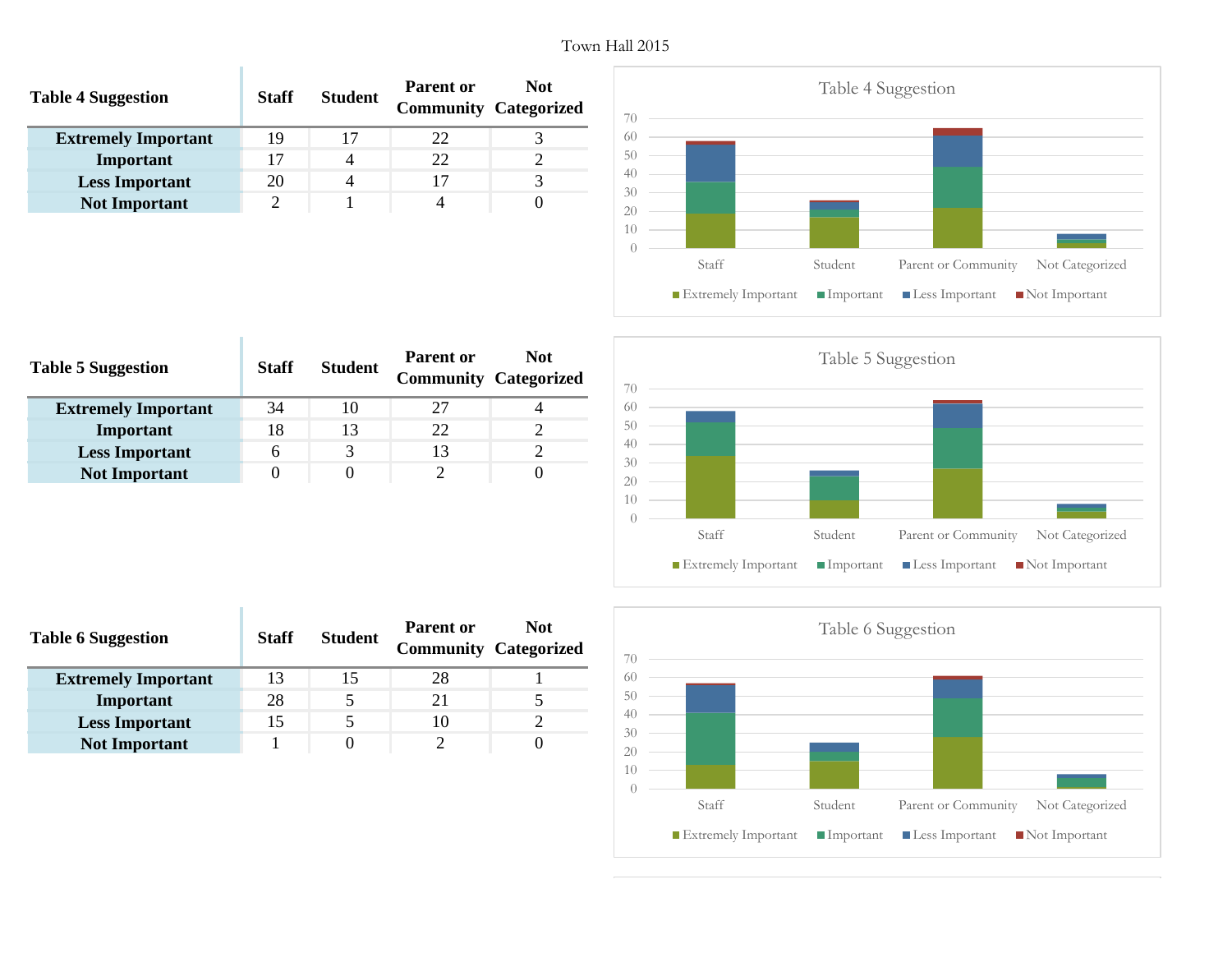| <b>Table 7 Suggestion</b>  | <b>Staff</b> | <b>Student</b> | Parent or | Not.<br><b>Community Categorized</b> |
|----------------------------|--------------|----------------|-----------|--------------------------------------|
| <b>Extremely Important</b> | 23           |                | 19        |                                      |
| Important                  | 24           | 12             | 25        |                                      |
| <b>Less Important</b>      | Q            |                | 16        |                                      |
| <b>Not Important</b>       |              |                |           |                                      |



| <b>Table 8 Suggestion</b>  | <b>Staff</b> | <b>Student</b> | Parent or | Not.<br><b>Community Categorized</b> |
|----------------------------|--------------|----------------|-----------|--------------------------------------|
| <b>Extremely Important</b> | 19           |                | 22        |                                      |
| Important                  | 21           |                | 29        |                                      |
| <b>Less Important</b>      |              |                |           |                                      |
| <b>Not Important</b>       |              |                |           |                                      |



| <b>Table 9 Suggestion</b>  | <b>Staff</b> | <b>Student</b> | <b>Parent or</b> | <b>Not</b><br><b>Community Categorized</b> |
|----------------------------|--------------|----------------|------------------|--------------------------------------------|
| <b>Extremely Important</b> |              |                | 15               |                                            |
| Important                  | 26           |                | 24               |                                            |
| <b>Less Important</b>      | 16           | Q              | 20               |                                            |
| <b>Not Important</b>       |              |                |                  |                                            |

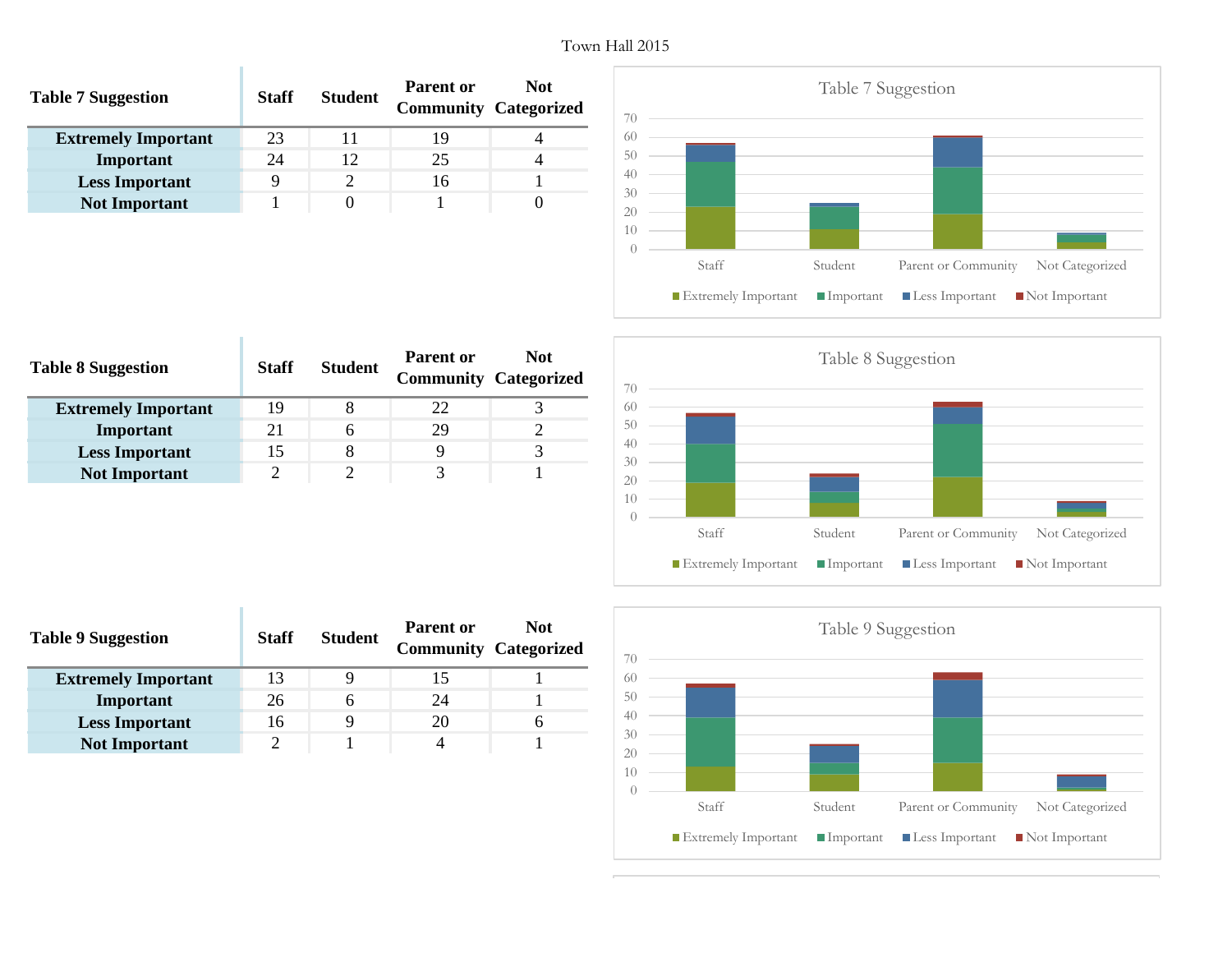| <b>Table 10 Suggestion</b> | <b>Staff</b> | <b>Student</b> | <b>Parent or</b> | Not.<br><b>Community Categorized</b> |
|----------------------------|--------------|----------------|------------------|--------------------------------------|
| <b>Extremely Important</b> | 18           |                | 16               |                                      |
| Important                  | 14           | h              | 19               |                                      |
| <b>Less Important</b>      | 14           |                | 23               |                                      |
| <b>Not Important</b>       |              |                |                  |                                      |



| <b>Table 11 Suggestion</b> | <b>Staff</b> | <b>Student</b> | <b>Parent or</b> | Not.<br><b>Community Categorized</b> |
|----------------------------|--------------|----------------|------------------|--------------------------------------|
| <b>Extremely Important</b> | 35           | 10             | 30               |                                      |
| Important                  | 16           |                | 21               |                                      |
| <b>Less Important</b>      |              | h              | 10               |                                      |
| <b>Not Important</b>       |              |                |                  |                                      |



| <b>Table 12 Suggestion</b> | <b>Staff</b> | <b>Student</b> | <b>Parent or</b> | Not.<br><b>Community Categorized</b> |
|----------------------------|--------------|----------------|------------------|--------------------------------------|
| <b>Extremely Important</b> | 22           |                | 34               |                                      |
| Important                  | 25           |                | 23               |                                      |
| <b>Less Important</b>      |              |                |                  |                                      |
| <b>Not Important</b>       |              |                |                  |                                      |

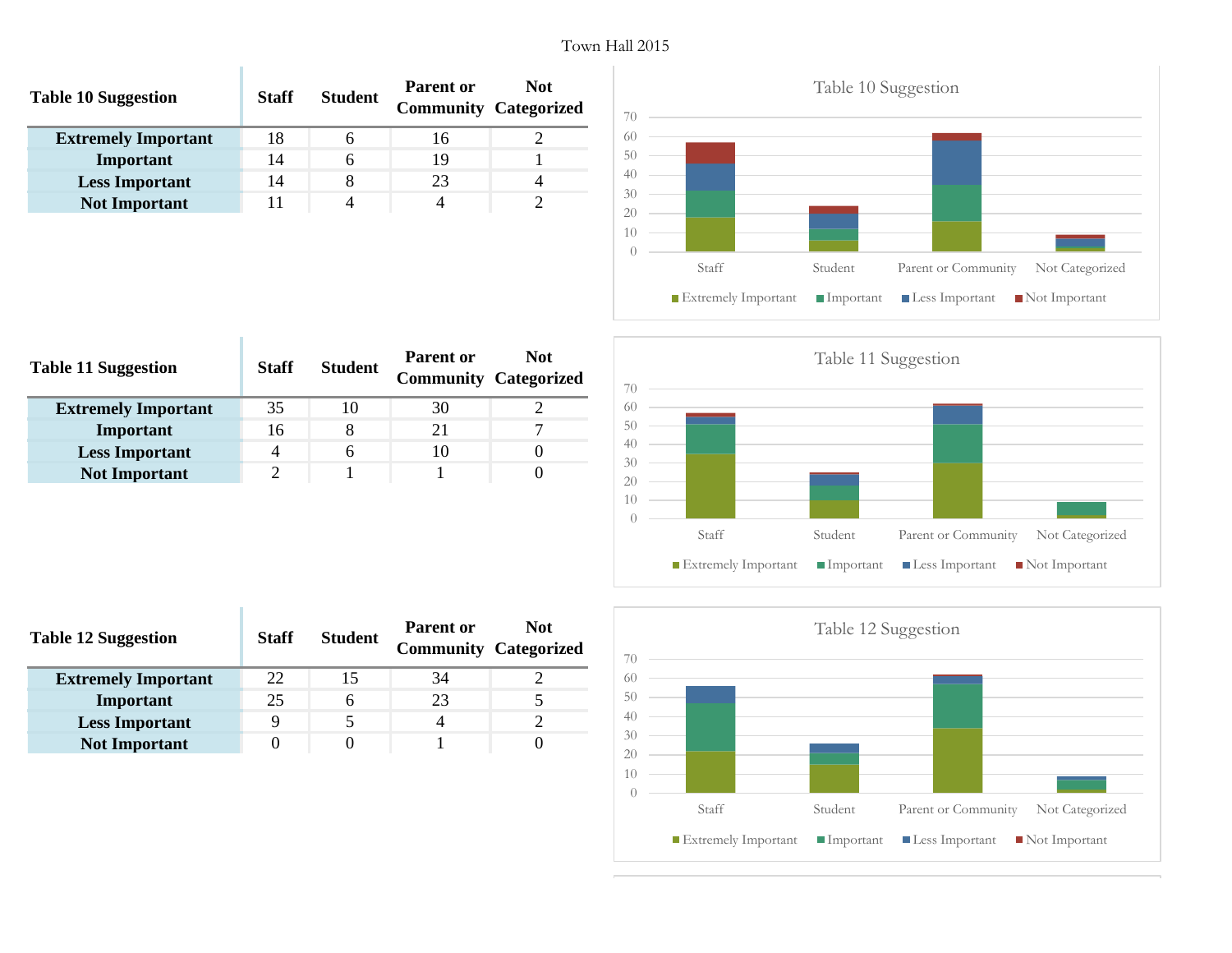| <b>Table 13 Suggestion</b> | <b>Staff</b> | <b>Student</b> | Parent or | Not.<br><b>Community Categorized</b> |
|----------------------------|--------------|----------------|-----------|--------------------------------------|
| <b>Extremely Important</b> |              |                | 18        |                                      |
| Important                  | 22           |                | 31        |                                      |
| <b>Less Important</b>      |              |                |           |                                      |
| <b>Not Important</b>       |              |                |           |                                      |



| <b>Table 14 Suggestion</b> | <b>Staff</b> | <b>Student</b> | <b>Parent or</b> | <b>Not</b><br><b>Community Categorized</b> |
|----------------------------|--------------|----------------|------------------|--------------------------------------------|
| <b>Extremely Important</b> |              |                |                  |                                            |
| Important                  | 16           |                | 16               |                                            |
| <b>Less Important</b>      | 27           |                | 29               |                                            |
| <b>Not Important</b>       | 8            |                |                  |                                            |



| <b>Table 15 Suggestion</b> | <b>Staff</b> | <b>Student</b> | <b>Parent or</b> | <b>Not</b><br><b>Community Categorized</b> |
|----------------------------|--------------|----------------|------------------|--------------------------------------------|
| <b>Extremely Important</b> | 29           |                | 32               |                                            |
| Important                  | 21           |                | 21               |                                            |
| <b>Less Important</b>      |              |                |                  |                                            |
| <b>Not Important</b>       |              |                |                  |                                            |

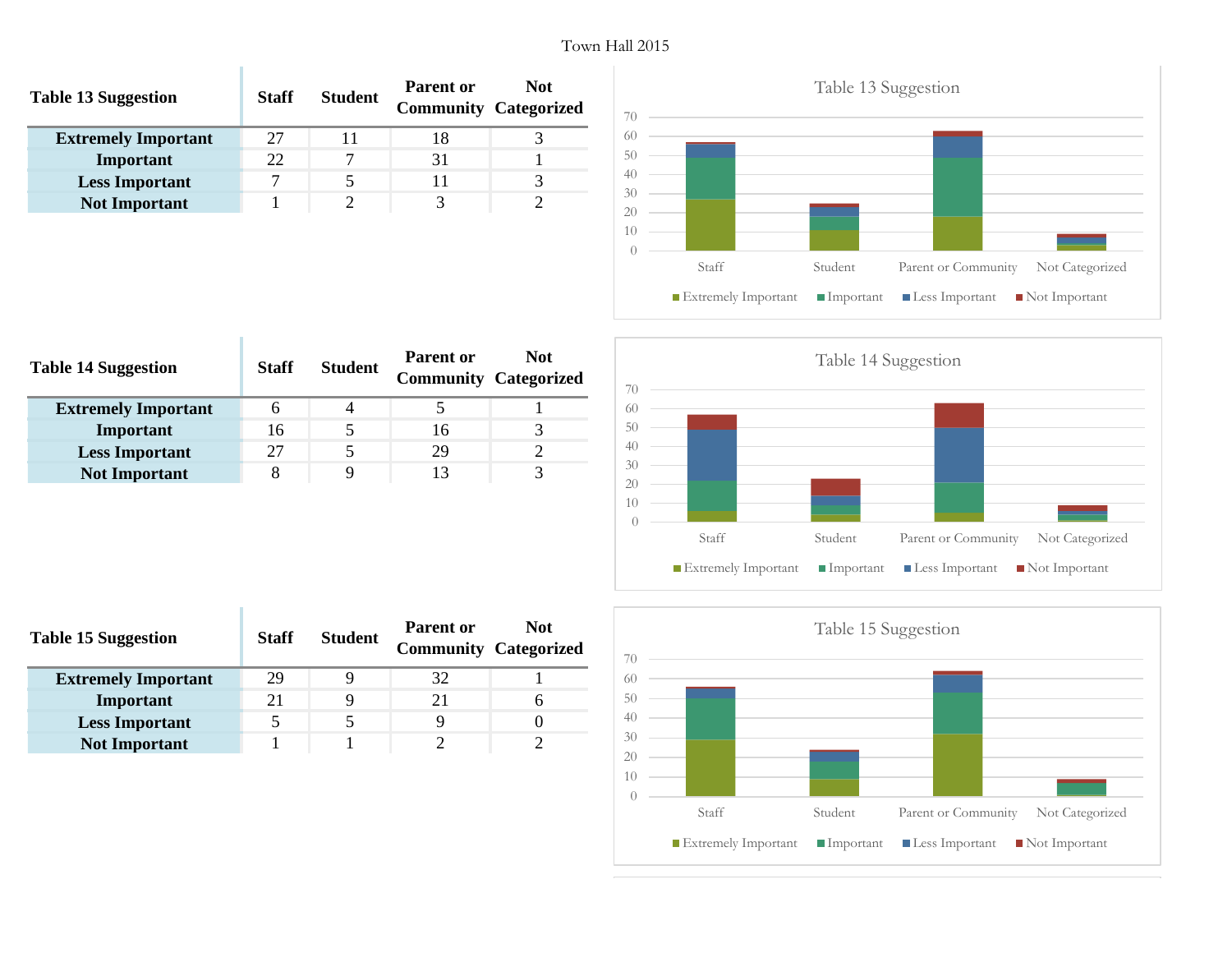| <b>Table 16 Suggestion</b> | <b>Staff</b> | <b>Student</b> | <b>Parent or</b> | Not.<br><b>Community Categorized</b> |
|----------------------------|--------------|----------------|------------------|--------------------------------------|
| <b>Extremely Important</b> | 34           | 13             | 28               |                                      |
| Important                  | 18           | h              | 29               |                                      |
| <b>Less Important</b>      |              | Δ              |                  |                                      |
| <b>Not Important</b>       |              |                |                  |                                      |



| <b>Table 17 Suggestion</b> | <b>Staff</b> | <b>Student</b> | <b>Parent or</b> | Not.<br><b>Community Categorized</b> |
|----------------------------|--------------|----------------|------------------|--------------------------------------|
| <b>Extremely Important</b> | 26           |                | 29               |                                      |
| Important                  | 20           |                | 25               |                                      |
| <b>Less Important</b>      | Q            |                |                  |                                      |
| <b>Not Important</b>       |              |                |                  |                                      |



| <b>Table 18 Suggestion</b> | <b>Staff</b> | <b>Student</b> | <b>Parent or</b> | Not.<br><b>Community Categorized</b> |
|----------------------------|--------------|----------------|------------------|--------------------------------------|
| <b>Extremely Important</b> | 20           |                |                  |                                      |
| Important                  |              |                | 22               |                                      |
| <b>Less Important</b>      | 20           |                | 19               |                                      |
| <b>Not Important</b>       |              |                |                  |                                      |

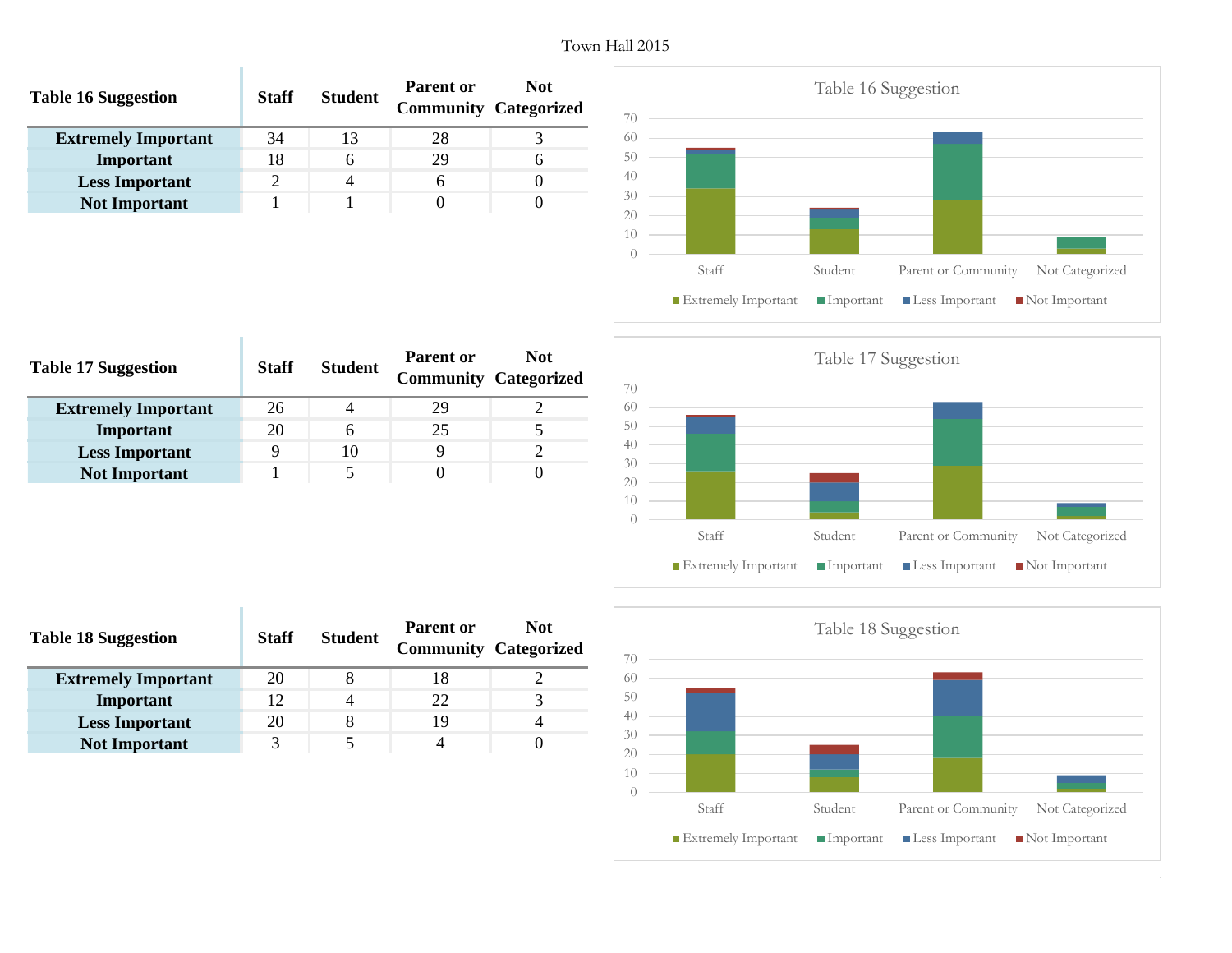| <b>Table 19 Suggestion</b> | <b>Staff</b> | <b>Student</b> | <b>Parent or</b> | Not.<br><b>Community Categorized</b> |
|----------------------------|--------------|----------------|------------------|--------------------------------------|
| <b>Extremely Important</b> | 13           |                | 13               |                                      |
| Important                  | 26           |                | 24               |                                      |
| <b>Less Important</b>      | 14           |                | 22               |                                      |
| <b>Not Important</b>       |              |                |                  |                                      |



| <b>Table 20 Suggestion</b> | <b>Staff</b> | <b>Student</b> | <b>Parent or</b> | Not.<br><b>Community Categorized</b> |
|----------------------------|--------------|----------------|------------------|--------------------------------------|
| <b>Extremely Important</b> |              |                |                  |                                      |
| Important                  | 16           |                | 23               |                                      |
| <b>Less Important</b>      | 24           | h              | 18               |                                      |
| <b>Not Important</b>       |              |                |                  |                                      |



| <b>Table 21 Suggestion</b> | <b>Staff</b> | <b>Student</b> | <b>Parent or</b> | <b>Not</b><br><b>Community Categorized</b> |
|----------------------------|--------------|----------------|------------------|--------------------------------------------|
| <b>Extremely Important</b> |              |                | 16               |                                            |
| Important                  | 19           |                |                  |                                            |
| <b>Less Important</b>      | 16           |                |                  |                                            |
| <b>Not Important</b>       |              |                |                  |                                            |

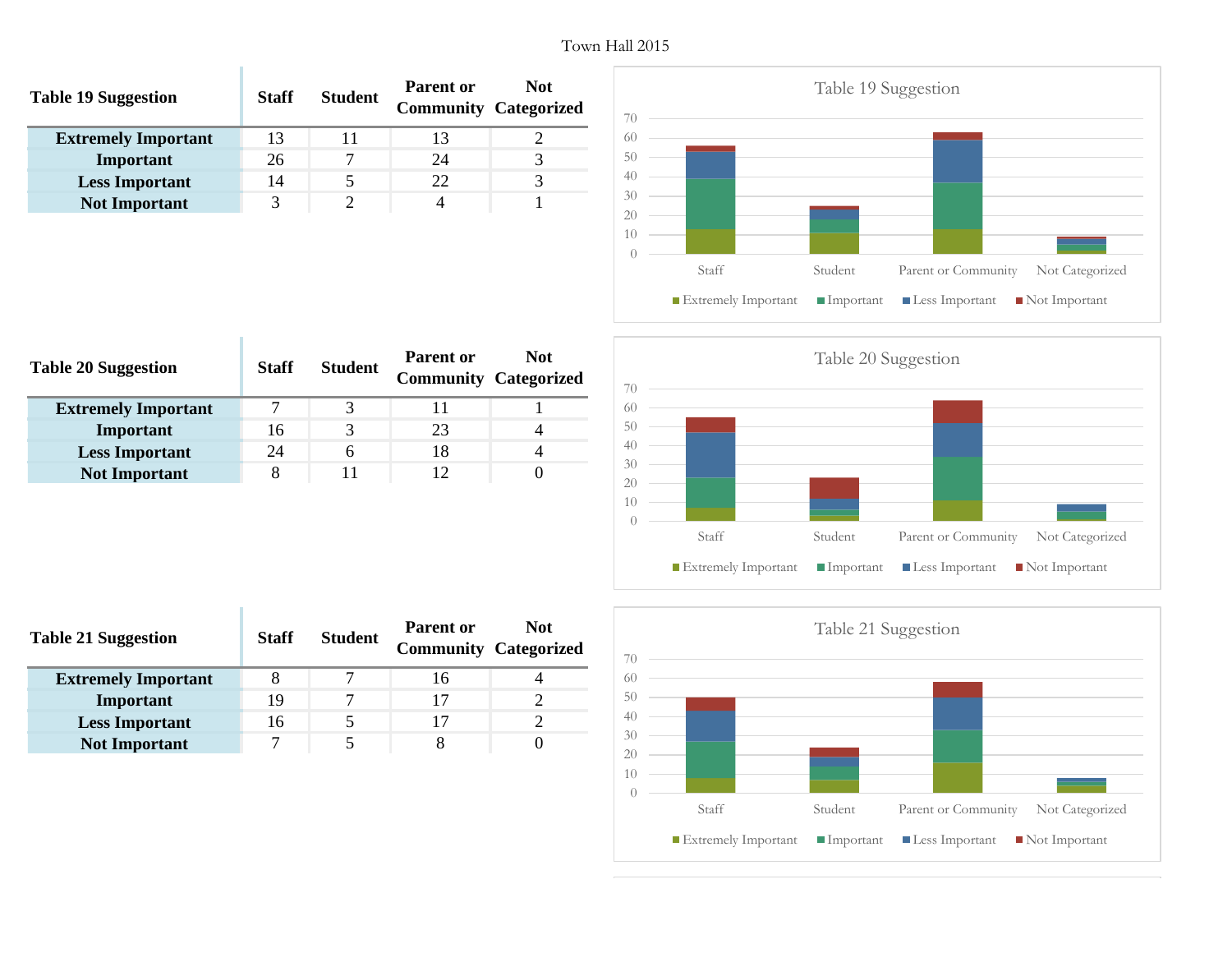| <b>Table 22 Suggestion</b> | <b>Staff</b> | <b>Student</b> | <b>Parent or</b> | Not.<br><b>Community Categorized</b> |
|----------------------------|--------------|----------------|------------------|--------------------------------------|
| <b>Extremely Important</b> |              |                |                  |                                      |
| Important                  | 19           |                | 21               |                                      |
| <b>Less Important</b>      | 23           |                | 29               |                                      |
| <b>Not Important</b>       | h            | 4              |                  |                                      |



| <b>Table 23 Suggestion</b> | <b>Staff</b> | <b>Student</b> | <b>Parent or</b> | Not.<br><b>Community Categorized</b> |
|----------------------------|--------------|----------------|------------------|--------------------------------------|
| <b>Extremely Important</b> |              | 14             | 24               |                                      |
| Important                  | 32           |                | 25               |                                      |
| <b>Less Important</b>      |              |                |                  |                                      |
| <b>Not Important</b>       |              |                |                  |                                      |

 $\mathbf{u}$ 



| <b>Table 24 Suggestion</b> | <b>Staff</b> | <b>Student</b> | <b>Parent or</b> | <b>Not</b><br><b>Community Categorized</b> |
|----------------------------|--------------|----------------|------------------|--------------------------------------------|
| <b>Extremely Important</b> |              |                |                  |                                            |
| Important                  | 14           |                | 22               |                                            |
| <b>Less Important</b>      | 25           |                | 22               |                                            |
| <b>Not Important</b>       |              |                |                  |                                            |